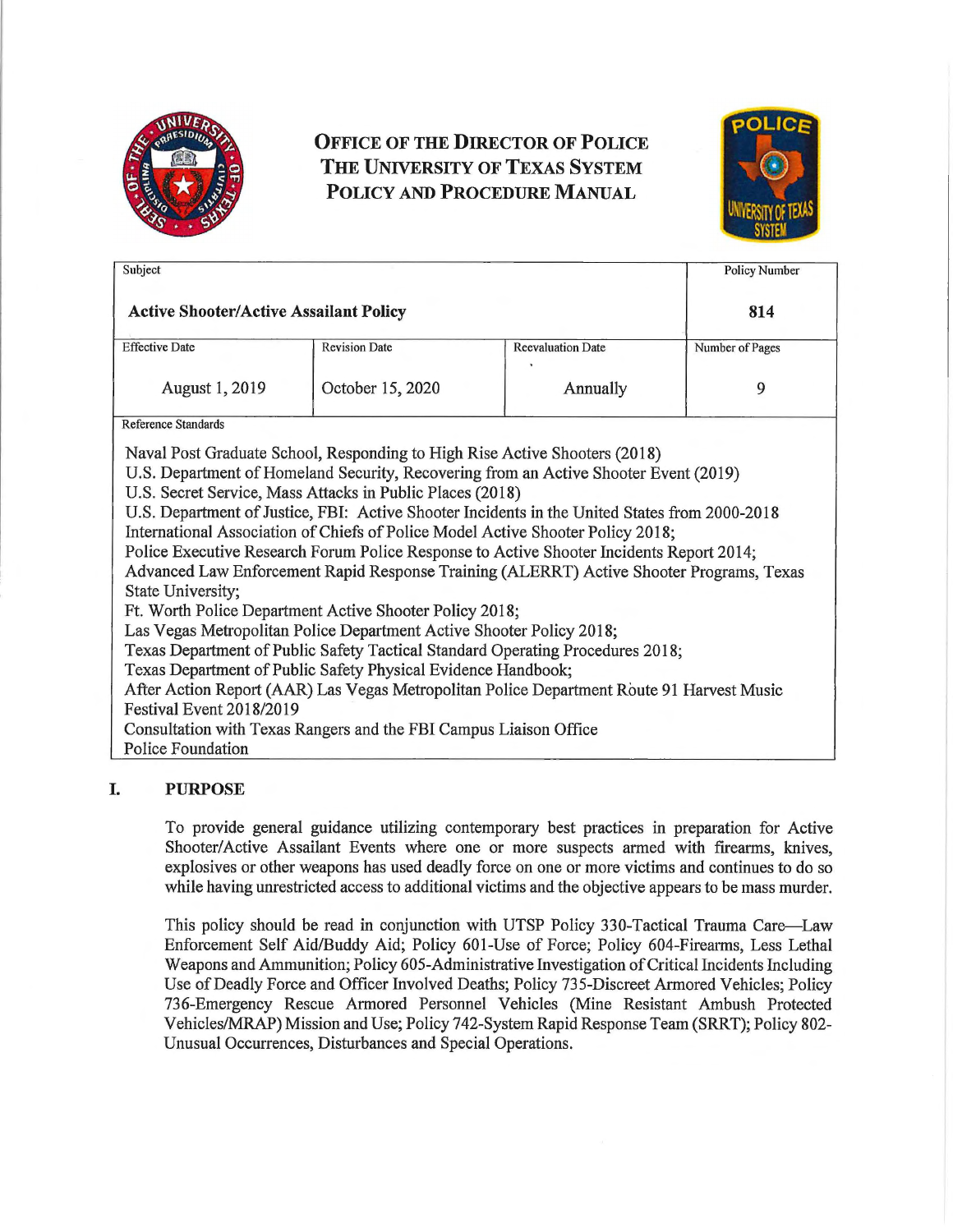## **II. POLICY**

- A. It is the responsibility and policy of the University of Texas System Police (UTSP) to respond, contain, and stop active shooter/active assailant threats. Further, it is the practice of this department, based on current professional standards and national best practices, to give initial responding officers the authority and responsibility to take singular and immediate action to neutralize these threats (Immediate Intervention Concept of Operations).
- B. It is the goal of UTSP to eliminate the threat as rapidly as possible and immediately follow on with the provision of life-saving care either by our personnel and/or by campus/local partners when appropriate.

#### **III. DEFINITIONS**

- A. Active Shooter/Active Assailant An active shooter is defined as one or more person(s) armed with firearms, knives, or other weapons who has used deadly force on one or more other person(s) and continues to do so while having unrestricted access to additional victims. The subject's overriding objective appears to be mass murder rather than some other type of criminal conduct, such as robbery or kidnapping.
- B. Rapid Intervention The swift and immediate deployment of law enforcement personnel and resources to an ongoing, life threatening situation where delayed deployment of personnel could otherwise result in death or serious bodily injury to innocent persons.
- C. Contact Teams The first officer(s) at the scene of an active shooter/active assailant event tasked with locating the suspect(s) and neutralizing the threat.
- D. Rescue Task Force Organized teams of resources composed of Fire Department/EMS personnel escorted by Police Department personnel that make entry after the contact team has neutralized or contained the threat/suspect in order to provide immediate medical aid to victims and evacuate victims from a hostile environment.
- E. Incident Commander (IC) The individual who takes charge at the scene, regardless of rank. In many cases, this may be the first individual on the scene until relieved.
- F. Incident Command System-(ICS) A standardized approach to the command, control, and coordination of emergency response providing a common hierarchy within which responders from multiple agencies can be effective.
- G. Unified Command In the Incident Command System, a Unified Command is an authority structure in which the role of incident commander is shared by two or more individuals, each already having authority in a different responding agency.
- H. The Hot Zone  $-$  The area where there is a known hazard or threat to life that is potentially direct and immediate. This includes any uncontrolled area where the active shooter could directly engage people with gunfire.
- I. The Warm Zone -The areas where law enforcement has either cleared or isolated the threat, and the risk is minimal/reduced or has been mitigated.
- J. The Cold Zone The area where there is no threat and that law enforcement has secured.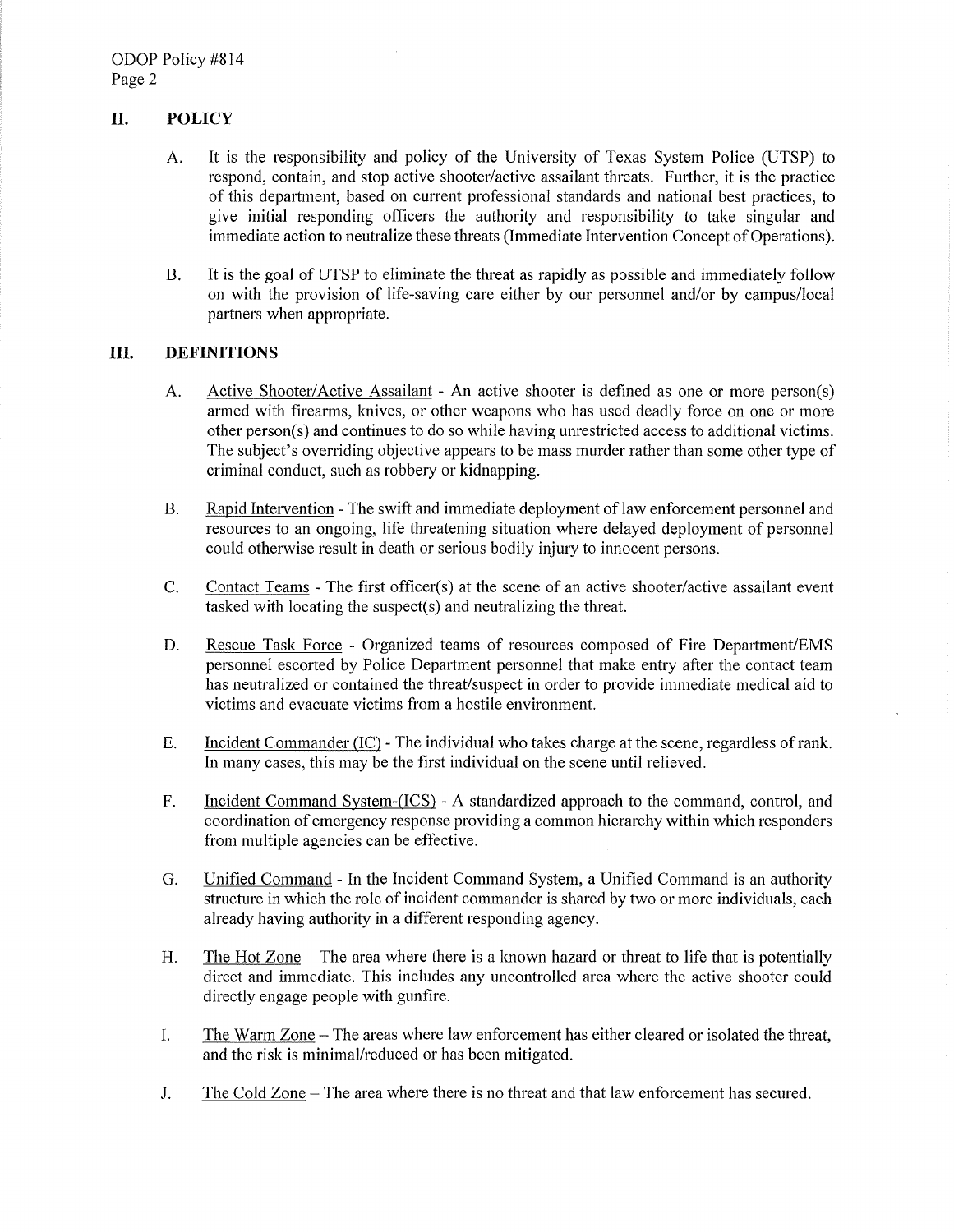- K. Tactical Combat Casualty Care-(TCCC) The immediate and limited care needed before transitioning to more advanced life support to prevent the death of the individual during movement. Usually limited to application of a tourniquet or pressure bandage(s).
- L. Casualty Collection Point A location that is used for the assembly, triage, medical stabilization and subsequent evacuation of casualties.
- M. University of Texas System Rapid Response Team (SRRT) Composed of four regional squads of specially equipped and trained police officers (20-25 total) to support situations which may exceed the extended capability of responding patrol officers or which are so protracted in length or complexity as to require an enhanced tactical response. SRRT training is focused on four primary contingencies which include Active Shooter, Emergency Hostage Rescue, Quick Response Force for Special Events and Executive Protection. The team is airmobile capable utilizing UT System and Texas Department of Transportation (TXDOT) aircraft lessening response time to remote locations.

SRRT vehicle deployment package consists of discreet armored vehicles, command van and SUV equipped with conventional breaching equipment, diamond bladed quick saw, chain saw, hydraulic jaws of life, small throwable robot, large multi-mission robot, infrared/thermal pole inspection camera, infrared (IR) under door camera, long range lens camera, spike strips, single and multi-launchers to deploy a variety ofless lethal and chemical munitions, rifle and pistol rated portable shields, portable ladder (e.g. bus assault), gas grenades, smoke grenades, flash bang/distraction devices, IR markers, digital and video recording capability, and Unmanned Aerial Vehicles (UAV/drone) technology. Semiautomatic heavy caliber precision rifles with a night scope and breaching shotguns are also available. All team members are trained and equipped for night operations utilizing night vision and IR laser aiming devices.

- N. Special Weapons and Tactics (SWAT) and Tactical Response (TRT) teams designated law enforcement teams, whose members are recruited, selected, trained, equipped and assigned to resolve critical incidents involving a threat to public safety, which would otherwise exceed the capabilities of traditional law enforcement first responders and/or investigative units.
- 0. WIN- "What's Important Now," Acronym used by the famous college football coach Lou Holtz. The simple act of asking this question causes us to briefly pause while our mind imagines the impact of the choices we have and rapidly brings to mind the most desirable one. This one powerful question allows us to prioritize decisions, choices, and actions in high risk circumstances.

#### **IV.** PRE-EVENT PREPARATION

- A. Each Institution shall have in place a plan governing Active Shooter/Active Assailant Response and deployment/self-deployment protocols between local Law Enforcement, Fire/EMS and other first responders. The plan should also be an annex to an Institution's overarching Emergency Management Plan (or equivalent plan).
- B. Formalized joint training with area Law Enforcement, Fire, EMS and area Hospitals shall be conducted periodically at the direction of the institution chief of police. Tabletop exercises should not only focus on stopping the threat but also include the investigative follow-on and aftermath aspects of a mass casualty event.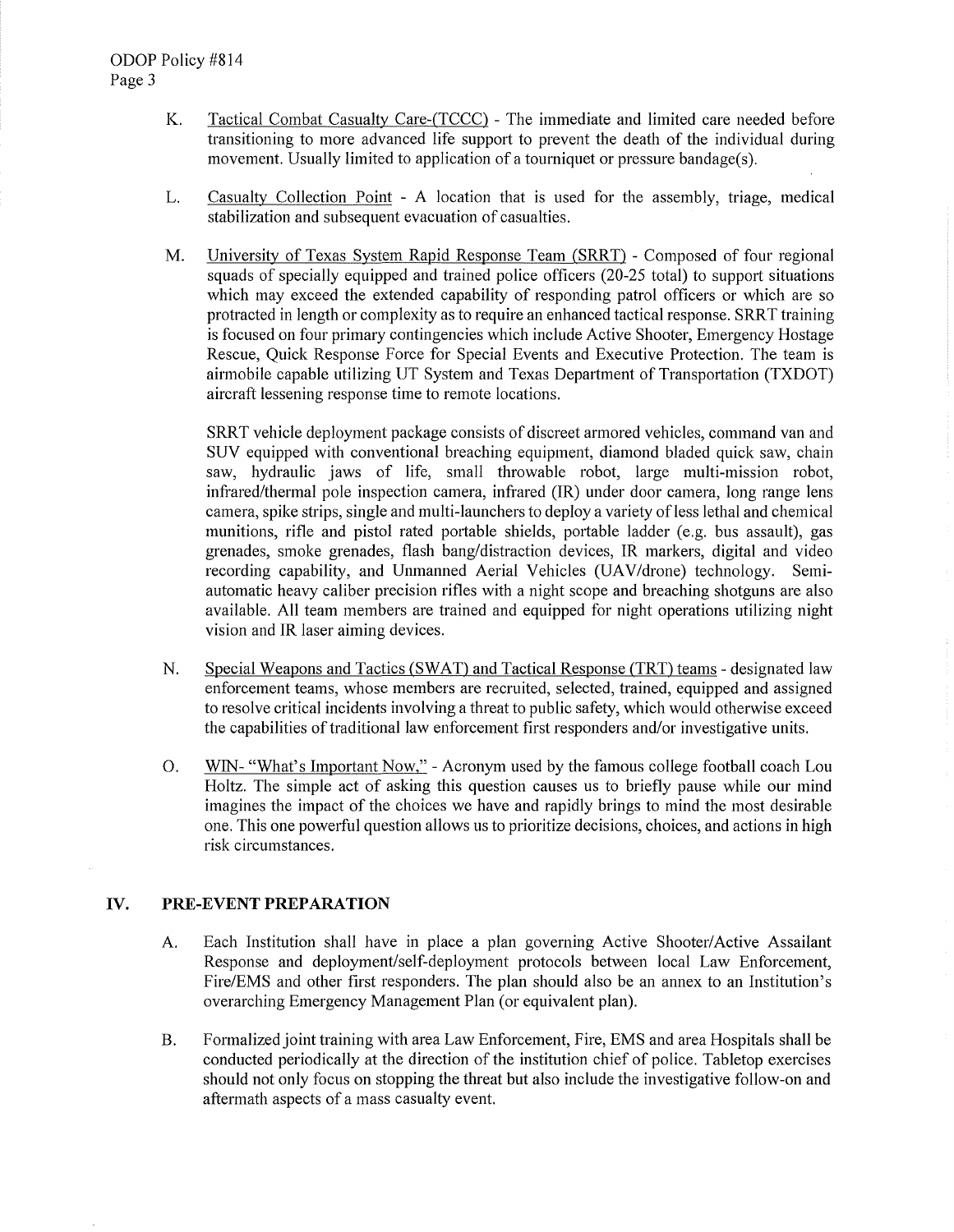- C. An area Communications Interoperability plan shall be in place and emergency communications tested at the direction of the institution chief of police.
- D. Multiple means of emergency messaging to students, faculty and staff must be in place and tested regularly and shall be the responsibility of the institution chief of police or his/her designee in coordination with campus partners.
- E. Procedures for the assessment of persons exhibiting behaviors of concern that may pose a threat shall be in place as designated by the institution chief of police with the support and participation of campus partners.
- F. Healthcare institutions have unique challenges different from traditional campuses, where areas such as operating rooms, vertical spaces and intensive care units cannot be easily evacuated. These issues need to be considered in response planning and training. Institution chiefs of police with healthcare, hospital or medical facilities shall identify, address and resource for the unique risks and threats posed in such environments. The University of Texas System Police Medical Director and Deputy Medical Director are available to assist in planning of this nature.
- G. Each Institution shall conduct regular active shooter/active assailant response training for their officers utilizing the latest contemporary best practices from the Texas State University Advanced Law Enforcement Rapid Response Training (ALERRT) Center, University of Texas System Police Advanced Rapid Response Emergency Scenario Training (ARREST), and other pertinent training with increased emphasis on single officer response, individual officer weapon proficiency, structure clearing tactics, open air tactics to combat active shooters from elevated/barricade positions of advantage and tactical combat casualty care as the highest priority.
- H. All UTSP officers engaged in regular field operations duty shall be equipped with a carbine rifle, rifle resistant body armor, hemorrhage control kits and have met the firearm qualification standards established by the Office of the Director of Police. Patrol units should be equipped with additional hemorrhage control kits and breaching gear with sufficient capability to mechanically open any conventional door locked or bound closed with a chain. A breaching plan should be in place with law enforcement partners who have energetic breaching capability and/or tactical vehicles with breaching capability to defeat all fortified doors that cannot be quickly opened using conventional means.
- I. All UTSP officers should be familiar with the availability and operation of the Discreetly Armored Rescue Vehicles (UTSP Policy 735, Discreet Armored Vehicle) staged in their region and aware that the UTSP System Rapid Response Team (SRRT) has enhanced tactical and technical capability (UTSP Policy 742, System Rapid Response Team) as well as heavily armored Mine Resistant Ambush Protected Vehicles for rescue that are available for support should the event become protracted or require such resources. (UTSP Policy 736, Emergency Rescue Armored Personnel Vehicles)
- J. Command Staff and field personnel Sergeant and above should have Incident Command System training appropriate for their position and likely assignment during an emergency event.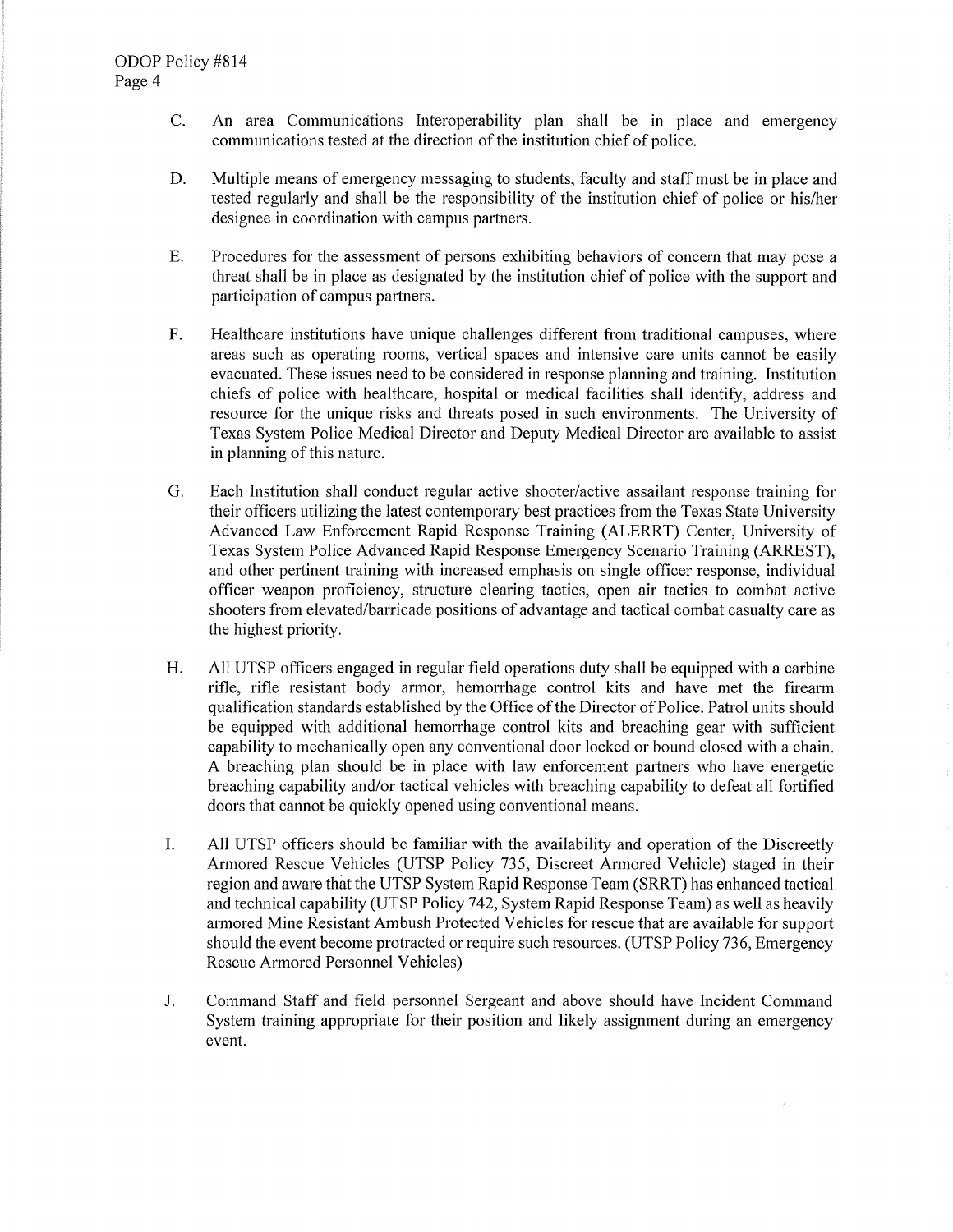## **V. ACTIVE SHOOTER/ACTIVE ASSAILANT RESPONSE**

- A. The overall purpose of active shooter/active assailant response tactics is to save lives. The goal for police response at an active shooter/active assailant event is to stop the threat as quickly as possible to prevent harm to additional victims, and to accomplish this through whatever lawful means necessary while limiting the loss of lives from survivable injuries by integrating immediate medical support in treatment of the casualties.
- B. These incidents are sufficiently unique that their effective handling cannot always be totally reduced to a prescribed set of procedures. This general guidance is intended to provide a framework for a coordinated response. This policy is intended to provide sufficient flexibility and authority for institution police departments, sometimes operating in very different physical environments from one another, to design, draft and implement the unique or exclusive specific operating procedures necessary for the local setting.
- C. Initial Responder Immediate Action
	- 1. Whenever possible, the first two (2) to five (5) responding officers should form a single contact team and enter the affected area or structure immediately. The first officers entering the area or structure should recognize that their primary objective is to stop further violence. In the event that a single officer has arrived on scene and the officer believes active violence is occurring at that time and no immediate assistance is available, then that individual officer will move immediately to engage and stop the threat without assistance.
	- 2. Responding officers should identify and attempt to stop active threats as their first priority. Once the threat has been stopped, officers should begin assessing victims needing medical attention. If practical, and absent continued threats, officers should treat any significant hemorrhaging that may result in the immediate loss of life and provide situational awareness and pertinent information to other responding units and incident command.
	- 3. Officers encountering a locked or barricaded entrance shall breach the opening whenever necessary. Breaching should be accomplished using whatever tools are available by applying generally accepted techniques including prying, striking and the use of specially designed tools to defeat such tactics.
	- 4. Breaching, by ramming with a vehicle or with the use of a shotgun, should be considered when officers encounter a locked or barricaded door in association with the presence of a driving sensory or kinetic force (sounds of gunfire, suspect on view, screams for help, offender's known location, escalating violence) signifying ongoing or imminent deadly/lethal behavior on the part of the suspect.
	- 5. Shotgun breaching should only be utilized by personnel who have been properly trained in the technique and have demonstrated proficiency in its use. Such training is a standard component of the Advanced Rapid Response and Emergency Scenario Training (ARREST) delivered at the University of Texas System Police Academy.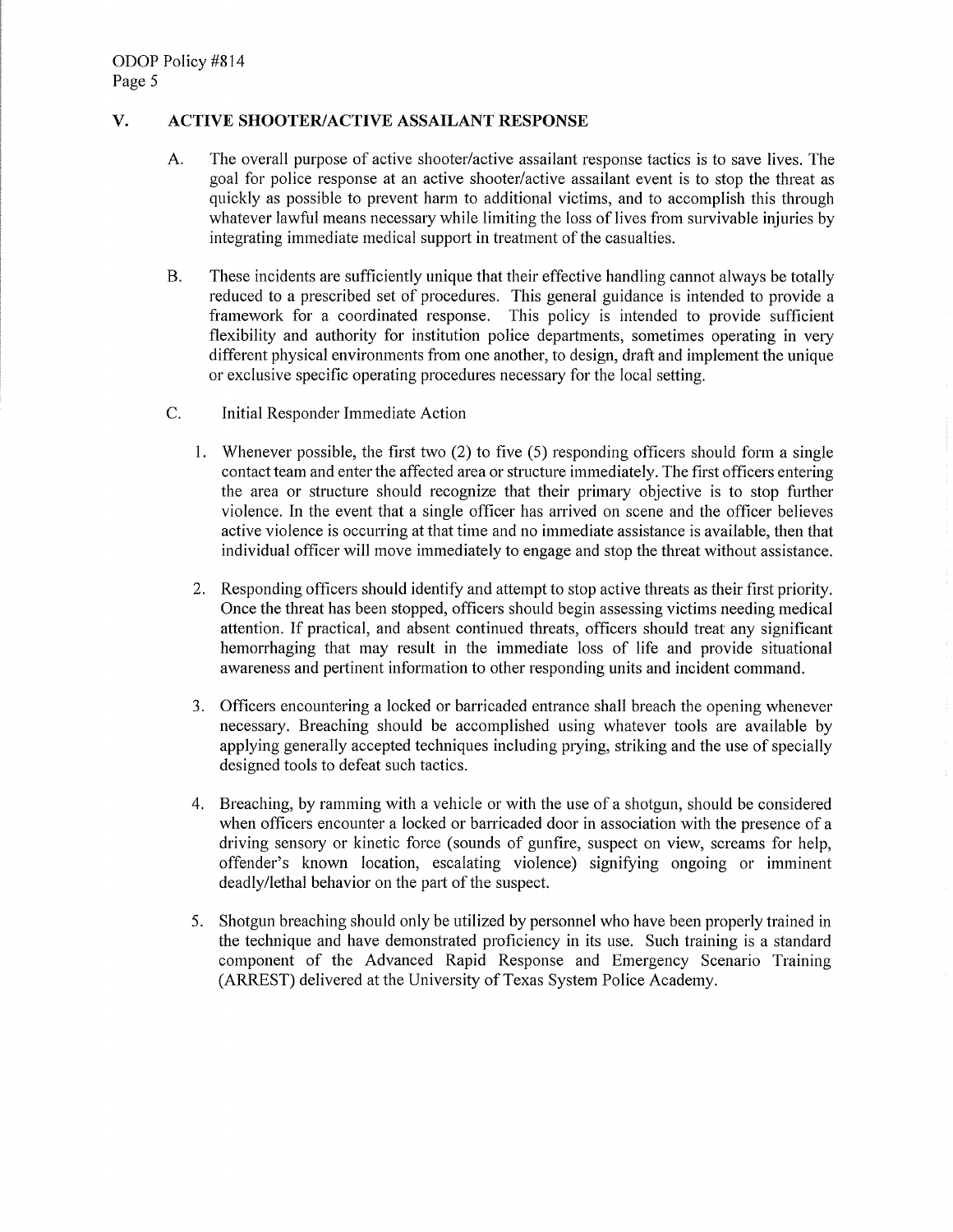- D. Establish Incident Command and Contact Team Response
	- 1. Initial Incident Command should be established by the most qualified officer, regardless of rank, who is physically on scene. Should a more qualified officer arrive on scene, a transfer of command may be considered. When taking command of an incident, the term "IC" will be added to the call sign of the officer until Incident Command is transferred or the incident concludes.
	- 2. A contact team response of two (2) or more officers to an active shooter situation is preferred in generally all active shooter situations, irrespective of any initial actions that may have been taken. Even if the threat has apparently been terminated, contact teams are required to render the location safe, assist in screening and orderly evacuation of persons to a designated area, and locating any other threats that still may be concealed or undisclosed.
	- 3. Although only one contact team may have been initially deployed to the incident, additional contact teams can be deployed at the direction of the IC to provide tactical advantage as soon they become available. IC shall ensure that each team is aware of the other teams' locations and actions. Additional teams can be utilized to establish Casualty Collection Points for injured persons, provide security for advanced life support trained personnel (EMS, paramedics, fire/rescue) entering the hot/warm zones and if in a medical center or healthcare environment, provide for the defense of hospital intensive care units, operating rooms, or other areas that cannot be readily evacuated.
	- 4. All personnel are to restrict their radio use for emergency traffic only. The contact team shall be provided a clear communication channel to provide the following categories of information:
		- a. The team's progress and location.
		- b. The location and number of victims and their medical needs.
		- c. The estimated number of suspects involved.
		- d. The suspects' descriptions and weapons if known.
	- 5. The team shall identify the location of any explosive device or potential explosive configuration that is likely to kill, harm or surprise responding officers. If discovered, the contact team leader shall report and mark the location for later render safe and removal procedures.
	- 6. The contact team (or the single officer as circumstances warrant) shall locate the suspect(s) in the most expeditious manner possible in order to stop the active threat. In doing so, the responding team(s)(or single officer as circumstances warrant) shall continue their pursuit or search for the suspect until the threat has been eliminated or the search has exhausted all alternatives and the team(s) have physically examined all potential locations where the suspect may be concealed, or until credible intelligence establishes that the threat no longer exists. The decision to render aid to victims or those initially exposed to violence or in jeopardy shall be coordinated with the contact team(s) pursuit and search efforts.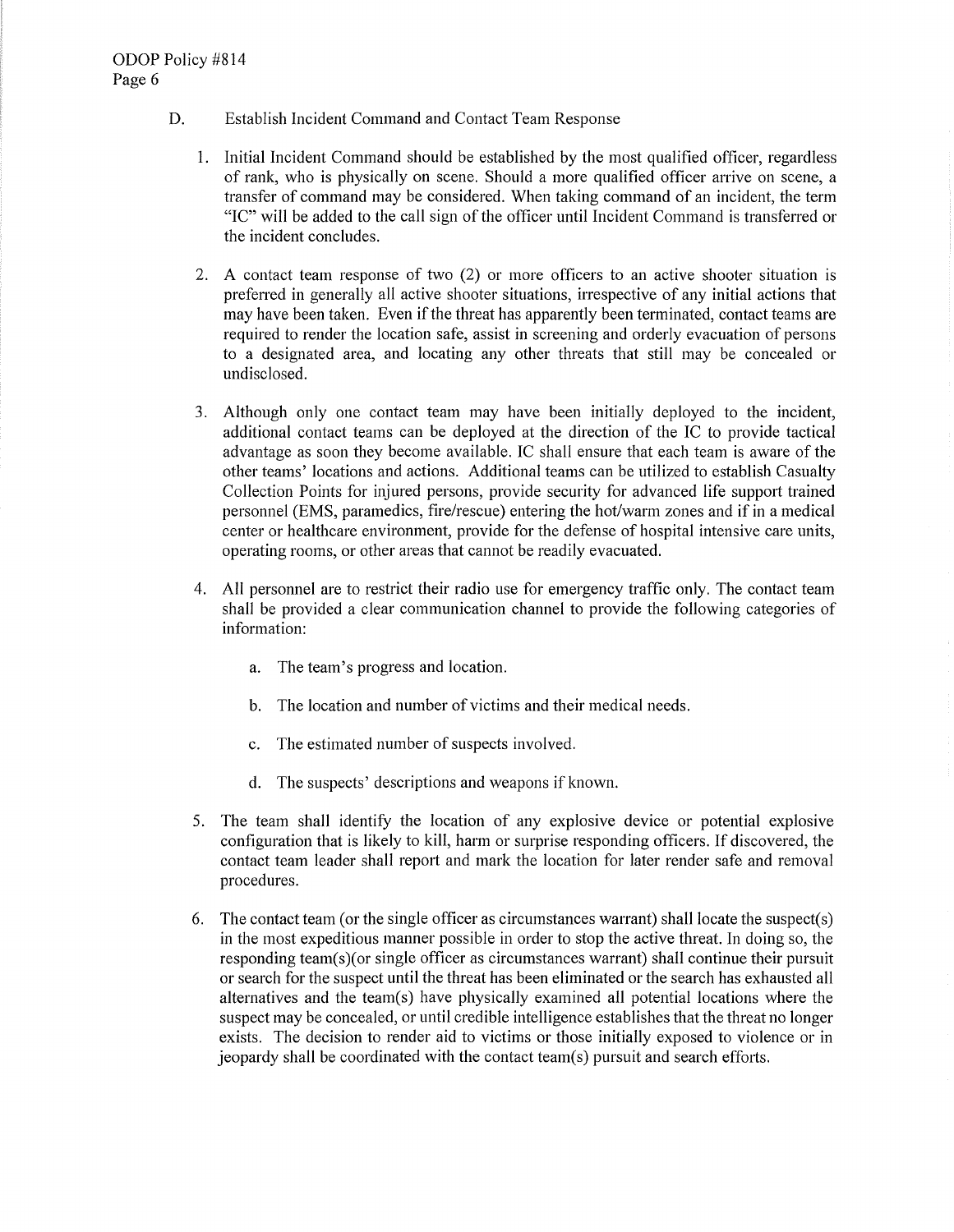$\overline{1}$ 

- 7. The team should employ tactical advantages, such as avoiding use of the main entrance, to provide an element of surprise and to avoid improvised explosive devices or ambush.
- 8. The contact team should not attempt to conduct a thorough clearing of the affected location but should follow immediately available and actionable intelligence such as sounds of gunfire, screaming, observations of victims and bystanders and related information to help locate the suspects as soon as possible (hot pursuit).
- 9. If the active shooter/active assailant event transitions into a hostage or barricade situation and no further victims are actively being attacked at that time, or when attackers begin making demands, contact teams should utilize the "5 C's" as taught in Advanced Law Enforcement Rapid Response Training (ALERRT): Contain, Control, Communicate, Call support, and Create an immediate action plan.
- 10. An inner perimeter shall be established as soon as practical to control access/ingress to and exit/egress from the target location. Innocent patties, trapped persons and bystanders/passersby should be directed out of the inner perimeter/hot zone to a designated secure location for identification and debriefing.
- 11. Secure staging areas for responding officers and other emergency services should be predesignated and activated as needed by Incident Command as should a designated casualty collection point. Responding officers should be prepared to evacuate victims to the hospital using their patrol car if there is lack of medical personnel support available at the casualty collection point.
- 12. A staging manager with assistants should be assigned to the staging area to brief arriving first responders, maintain communication with the contact team and organize and assign duties as directed by the IC.
- 13. A second secure staging area (Family Notification/Reunification/Information Area) should be designated as soon as reasonably possible to accommodate arriving family members of persons at the affected location. It should not be located near the incident command post or at a hospital which will likely already busy and not necessarily equipped this extra burden. These individuals should be restricted to the staging area as they could pose a hazard to themselves, officers, and bystanders and jeopardize tactical or rescue operations. The family reunification area should be separate and apati from a third staging area for the media. All staging areas should be staffed with police officers to ensure safety.
- 14. Arriving/responding Special Weapons and Tactics (SWAT) and Tactical Response (TRT) Teams (including SRRT) operating under the authority of mutual aid, should be called upon, as needed, to assist in clearing the location of potential suspects, locate and evacuate persons in hiding, help render safe any dangerous munitions or armament and provide armored rescue vehicles. These teams may deploy precision marksmen and emergency rescue teams as required and take the lead in the resolution of hostage or barricaded gunman situations that may evolve. When the primary mission is completed they should assist with emergency casualty care as needed.
- 15. Each Institution should determine in advance if the use of a Rescue Task Force consisting of Fire, Police and EMS is a viable option for their Area of Operational Responsibility (AOR).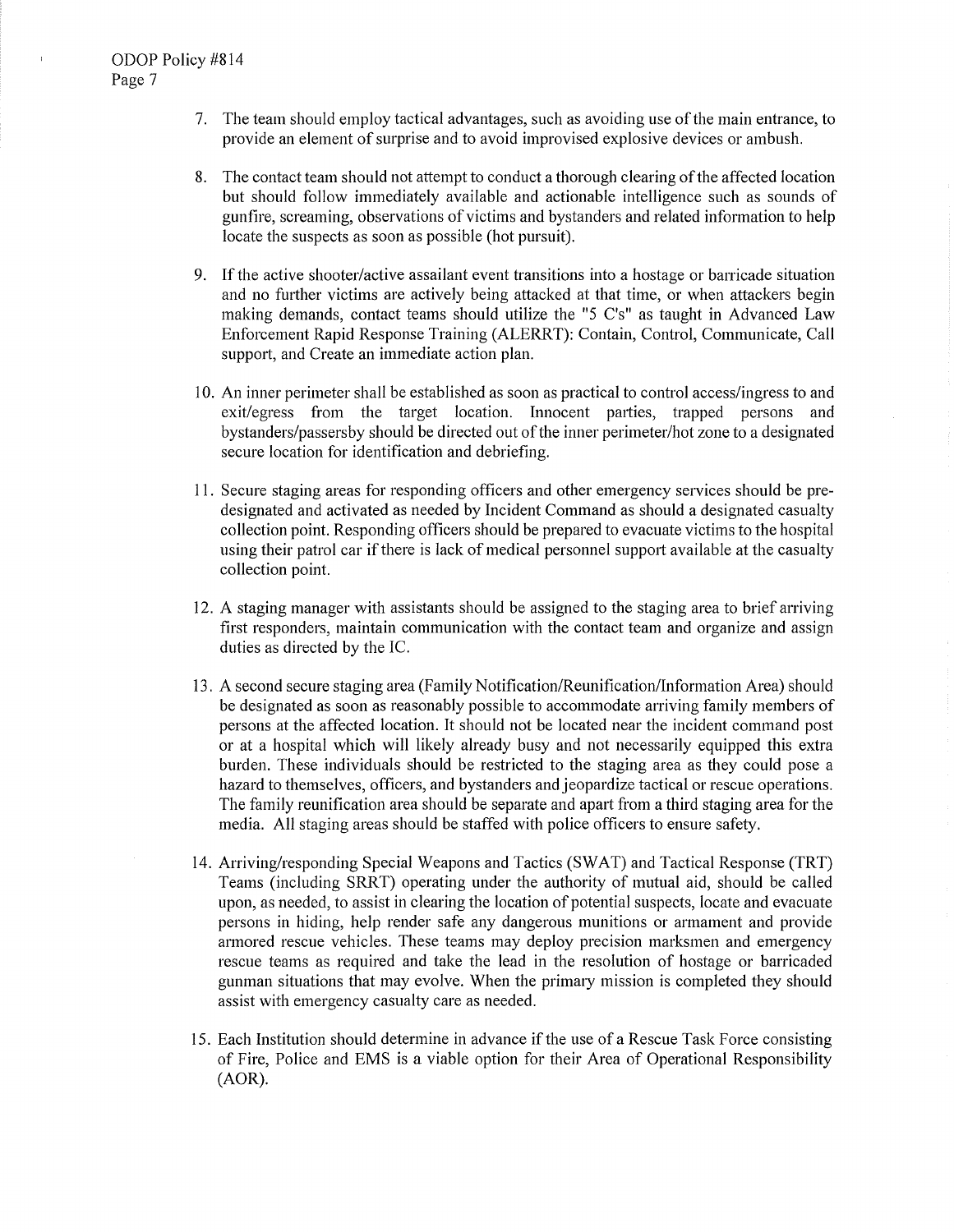16. An Evacuation Center should be established to maintain care and control of all persons who are either evacuated or rescued and to document their identities until they can be reunited with family or others. Victims and witnesses suffering from emotional and/or physical trauma or shock should be kept under the observation of medical personnel until such time as they may be safely transported to a hospital or home in the care of family or friends.

#### E. Incident/Unified Command

- 1. The IC shall ensure that at a minimum the following actions are accomplished by activation of the affected Institution's All Hazards Emergency Operations Plan ( or equivalent document):
	- a. Establish Unified Command with the appropriate personnel utilizing the Incident Command System.
	- b. Establish communications interoperability.
	- c. Coordinate with other responding emergency services utilizing the WIN "What's Important Now" concept which allows officers to prioritize decisions based on what are most critical current and future needs.
	- d. Activate staging areas for first responders, family unification, and media.
	- e. Request mutual aid (referenced earlier: SWAT/TRT/SRRT) as needed with UTSP, local, regional, state and federal partners.
	- f. Organize unified interagency telecommunications.
	- g. Establish event traffic control and management.
	- h. If needed, establish and/or activate rotary wing landing zones in coordination with EMS for medical evacuation. Work with the Federal Aviation Administration (FAA) to restrict air space for law enforcement-medical use as dictated by the situation.
	- 1. Designate collection points for the injured and evacuation by EMS or medevac (referenced earlier).
	- j. Initiate intelligence profiles on all suspects.
	- k. Have available appropriately trained crisis intervention officers and critical stress debriefing officers, police chaplains and area clergy to provide support to those in need, whether they be victims, witnesses, evacuees, those rescued, family members or others tied emotionally to the event.
	- I. Coordinate with the affected Institution for floor plans, site layout, and a roster (including emergency contact information as available) of employees, students, residents, visitors, or others believed to be on-site.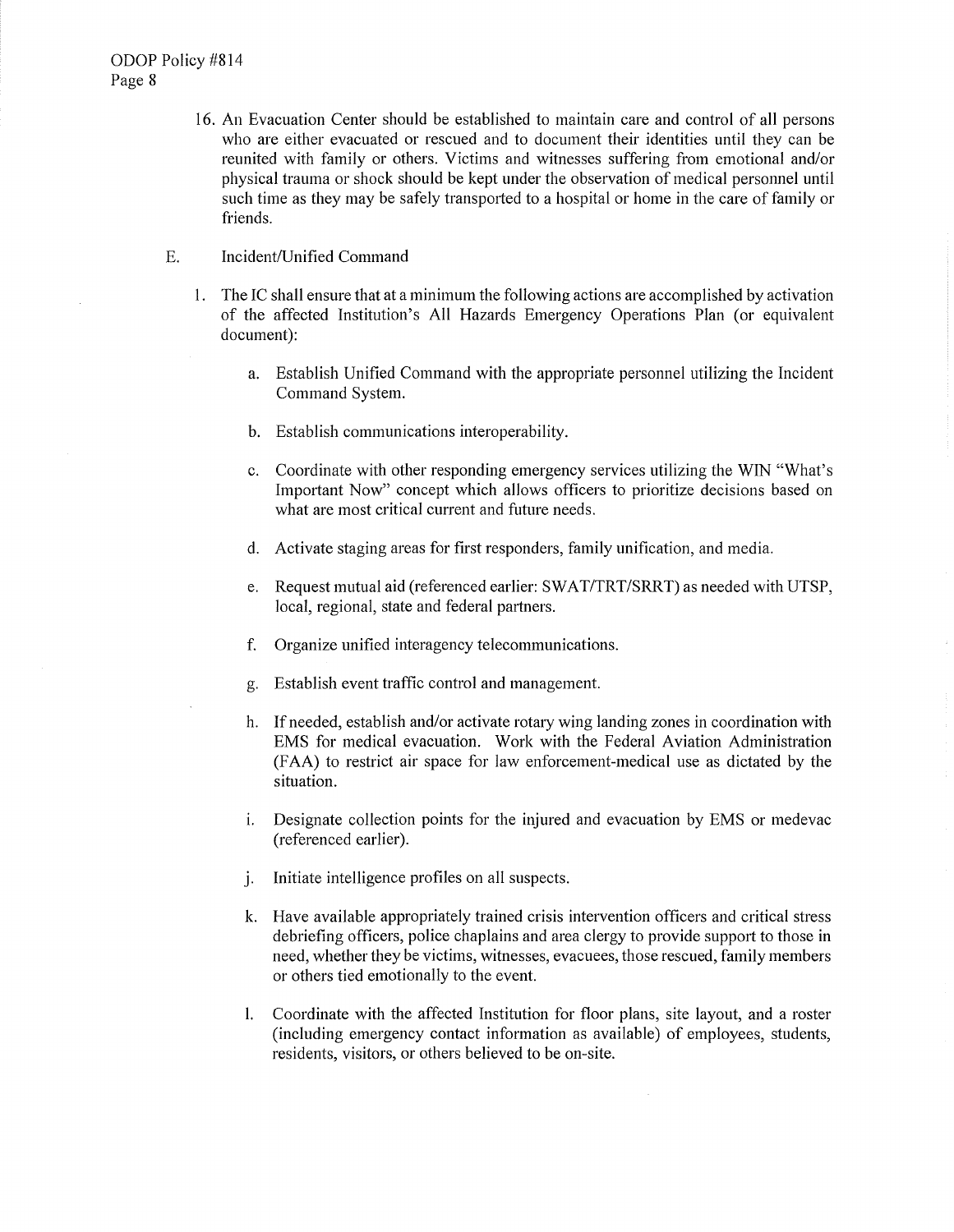- m. Establish a Public Information Officer/ Affairs Team in order to disseminate accurate information ( community notification) and speak in one voice on behalf of the affected institution and UT System. Ensure the public will know what social media platform will be available to obtain the latest information from the police.
- n. If the event is suspected to be a terrorism related event, the Federal Bureau of Investigation has primary jurisdiction/authority for the investigation of such offenses and should be contacted immediately.
- o. Identify employees with additional language skills that could be helpful.
- p. Ensure rescue and recovery operations continue until the IC has declared the scene clear and safe.
- q. Have a plan for volunteers that show up at the scene who may or may not be helpful.

## **VI. POST EVENT SUPPORT**

- A. Investigation of UTSP officers' use of force will be followed in accordance with UTSP Policy 601, Use of Force. The Institution Chief will be responsible for developing investigative crime scene protocols with local, state and federal patiners for significant incidents and/or mass casualty events.
- B. Security and preservation of the crime scene will be paramount, particularly in protracted (by time) or expanded geographical investigative cjrcumstances. UTSP personnel qualified in crime scene management (UTSP Policy 1203 Evidence Management) or equivalent experience/training should be given first consideration to assist with the forensic investigation and video documentation of the crime scene.
- C. Incident Command shall establish demobilization procedures to ensure accountability of response personnel and equipment along with any reported injuries of response personnel.
- D. Post-traumatic stress debriefing, crisis intervention counseling and emotional support protocols (referenced earlier) shall be made available in a consistent, structured and established fashion.
- E. A process should be in place for retrieval/recovery of abandoned vehicles and personal effects from the crime scene when it is safe to do so.
- F. Have a process in place for the direction of donations.

 $\overline{\phantom{a}}$ 

Michael J. Heidingsfield Director of Police